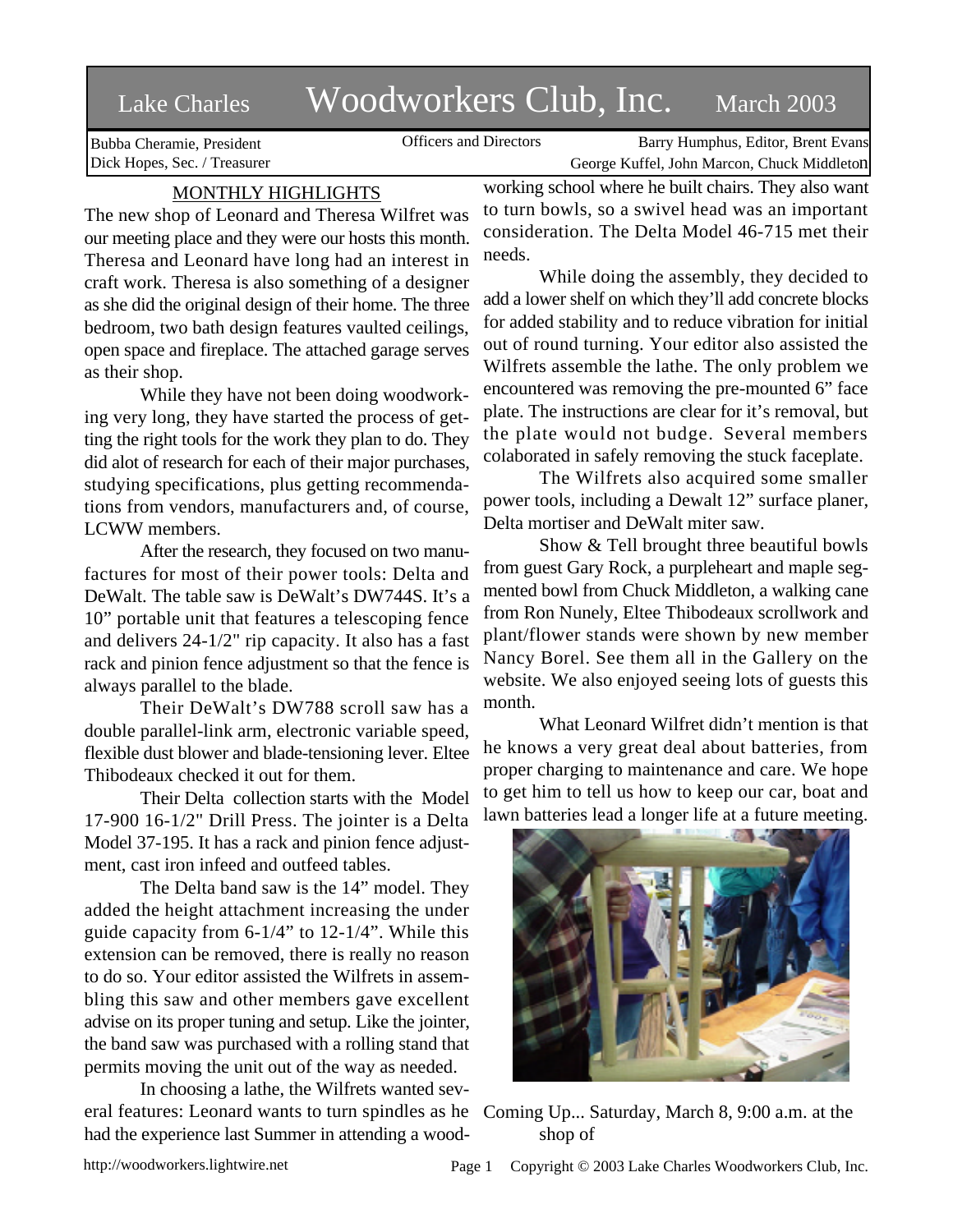## SHOP HORSE

Do you spend a lot of time stacking, storing and pushing stuff around your small shop just to make room for the next phase of your project? Here are a couple of no-nonsense shop helpers, thanks to American Woodworker magazineand contributor Holbert Miller, that can make your small shop feel like the open prairie.

The knock-down plywood sawhorse is strong and stable. You can work two of these horses hard and they won't get saggy backs or wobbly legs. Add an old door to the top and you have a slick and quick worktable. It only takes a single sheet of plywood, a jigsaw and a drill to make a matching pair of these steeds.





Begin by locating points A on your plywood (see Figs. A and B). Start your layout from these points and the rest of the layout will be an easy ride.

Use a jigsaw to cut all of the parts (Photo 1). Once the parts are cut out, ease the edges with some sandpaper and simply slip the interlocking joints together

Add a screw through each end to secure the parts (Photo 3).

Finally, add a 3/4-in. thick top board (Photo 4). This board is replaceable if it gets chewed up when using the horses for sawing.



The shop cart (page 3) is perfect for wheeling project parts from machine to machine or keeping your gear close at hand. If you build it to match the height of your tablesaw, you can also use it as an infeed or outfeed table. You only need one sheet of plywood, and there's no fancy joinery to mess with.

 $\mathcal{M}$ se: